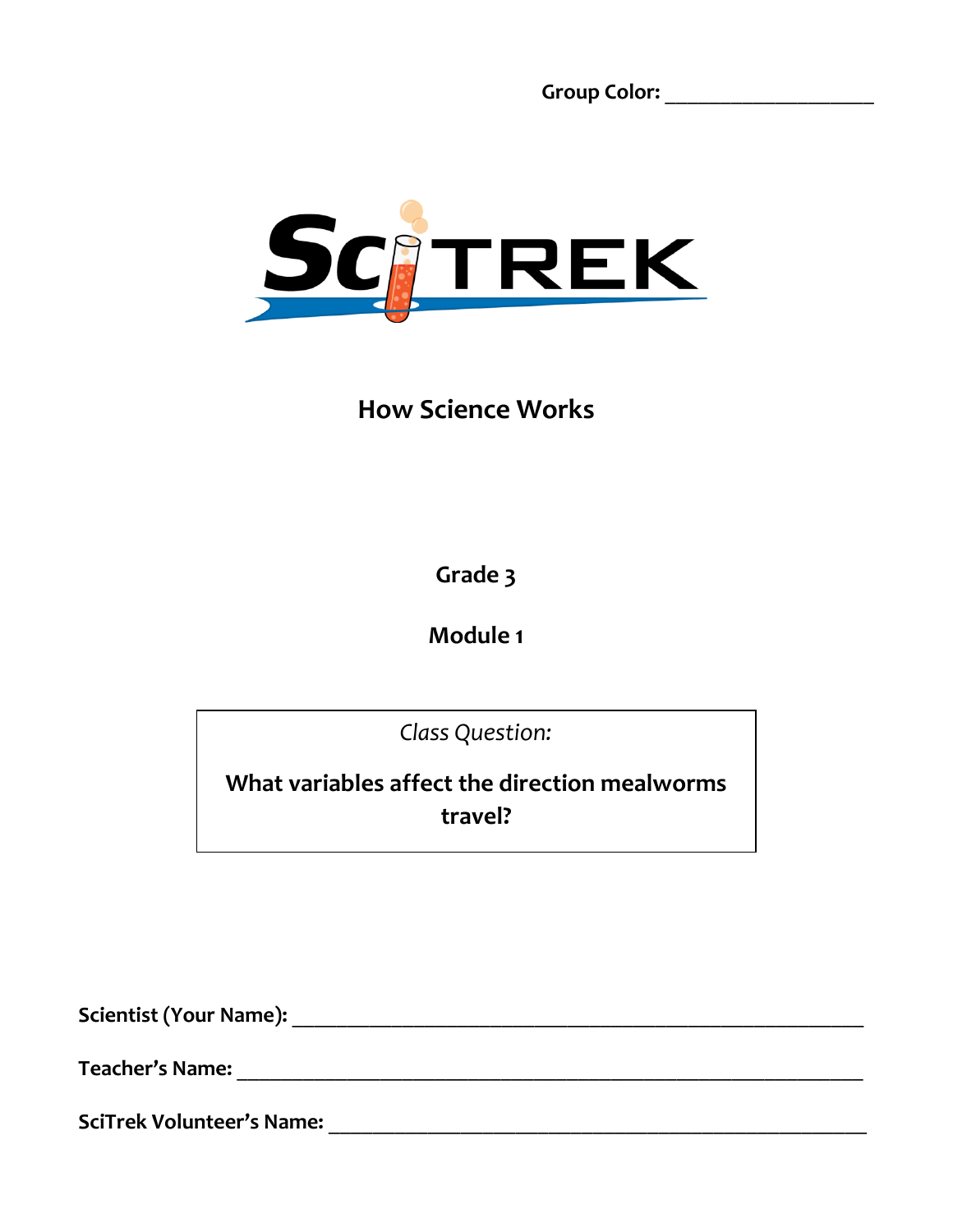## **VOCABULARY**

**Science:** The study of the material world using human reason. The scientific method is the way humans reason and apply logic to data to help gain knowledge of the world.

- o **Observation:** A description using your five senses. This could include contents, mass, size, color, temperature, smell, texture …
- o **Opinion:** Something you believe or feel. Not a fact or observation.
- o **Inference:** A guess based on past experiences.
- o **Testable Question:** A question for which an experiment can be designed to answer.
- o **Non-Testable Question:** A question for which an experiment cannot be designed to answer. For example, questions involving things that cannot be measured/observed or things that are not well defined/opinions.
- o **Experimental Set-Up:** The materials, changing variable, and controls that are needed for an experiment.
- o **Experiment:** A test or trial to discover something unknown.
- o **Procedure:** A set of steps to conduct an experiment.
- o **Controls:** The variables that are not changed in an experiment.
- o **Changing Variable (Independent Variable):** The variable that is purposely changed in an experiment.
- o **Results/Data (Dependent Variable):** The measurements/observations of the experiment, which are influenced/determined by the changing variable.
- o **Prediction:** What you expect to happen based off of previous measurements/observations.
- o **Scientific Practices:** A series of activities that scientists participate in to both understand the world around them and to communicate their results with others. (The specific practice worked on in this module is identifying testable questions.)
- o **Technique:** A method for a specific task.
- o **Reproducibility:** The ability to duplicate data from one trial to the next.
- o **Median:** The middle number of a given set of numbers listed in increasing order.
- o **Maximum:** The largest value in a given set of numbers.
- o **Minimum:** The smallest value in a given set of numbers.
- o **Compartment:** A section of something.
- o **Habitat:** The natural home or environment of an animal, or plant.
- o **Mealworm:** A type of insect.
- o **Species:** A specific type of animal.
- o **Adapt:** The process by which a plant/animal, over many generations, becomes better fit to its environment.
- o **Migration:** When animal move from one place to another during certain times of the year.
- o **Extinction:** The dying out of a species.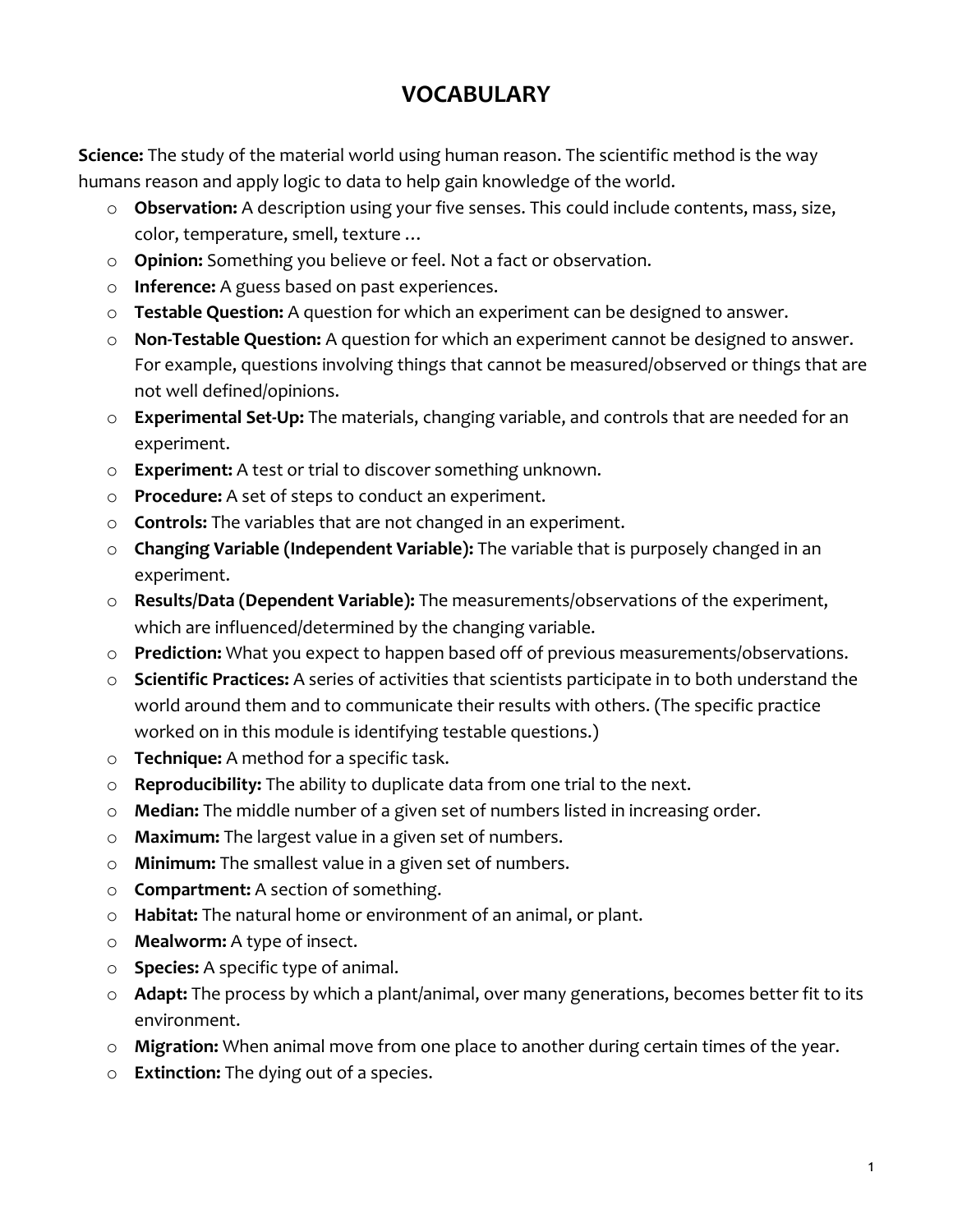## **SCIENTIFIC PRACTICE**

#### *Questions*

Circle TESTABLE if the question can be tested by science. Circle NOT TESTABLE if the question cannot be tested by science.



| 1.  | What is the length of a brown<br>bear's front paw?                              | Testable | Not Testable |
|-----|---------------------------------------------------------------------------------|----------|--------------|
| 2.  | Do bears like to swim?                                                          | Testable | Not Testable |
| 3.  | Are black bears smarter than<br>brown bears?                                    | Testable | Not Testable |
| 4.  | How many brown bears are at<br>the Santa Barbara Zoo?                           | Testable | Not Testable |
| 5.  | What type of bear is the most<br>fearsome?                                      | Testable | Not Testable |
| 6.  | How much honey does Winnie<br>the Pooh eat in 24 hours?                         | Testable | Not Testable |
| 7.  | In one day, what is the total<br>amount of berries that all brown<br>bears eat? | Testable | Not Testable |
| 8.  | Are polar bears fast?                                                           | Testable | Not Testable |
| 9.  | Is putting panda bears on the<br>endangered species list<br>important?          | Testable | Not Testable |
| 10. | Can a mother bear find her cub<br>among 6 other cubs?                           | Testable | Not Testable |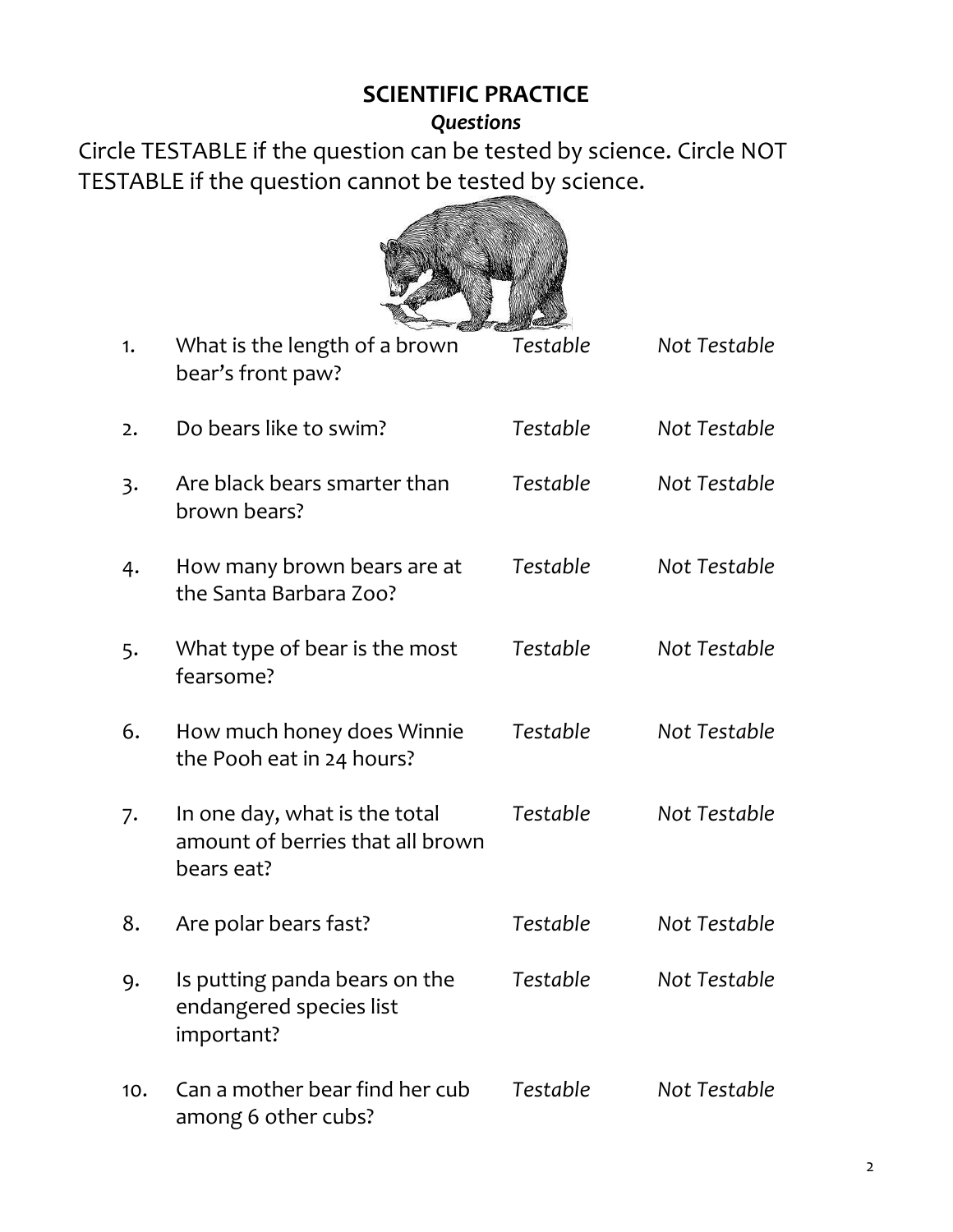#### **Experimental Considerations:**

- 1. You will only have access to the materials on the materials page.
- 2. Each student will get one choice chamber.
- 3. You must run an odd number of trials. If needed, your volunteer will complete a trial.
- 4. Each trial may take no longer than 5 minutes and must be run at the same time.
- 5. No more than two versions of the changing variable can be used.
- 6. You may only have a food or a bedding, but not both (Ex: if your changing variable is food type, your bedding type must be "no bedding").
- 7. If you are changing the light amount and are using a bedding or a food, the bedding/food must be half-filled in all three compartments.

Changing Variable (Independent Variable): \_\_\_\_\_\_\_\_\_\_\_\_\_\_\_\_\_\_\_\_\_\_\_\_\_\_\_\_\_\_\_\_\_\_\_\_

Discuss with your group how you think your changing variable will affect the direction

mealworms travel.

# **QUESTION**

Question our group will investigate:

• If we change the\_\_\_\_\_\_\_\_\_\_\_\_\_\_\_\_\_\_\_\_\_\_\_\_\_\_\_\_\_\_\_\_\_\_\_\_\_\_\_\_\_\_\_\_\_\_\_\_\_\_\_\_, what will happen to the\_\_\_\_\_\_\_\_\_\_\_\_\_\_\_\_\_\_\_\_\_\_\_\_\_\_\_\_\_\_\_\_\_\_\_\_\_\_\_\_\_\_\_\_\_\_\_ insert what you are measuring (dependent variable) insert changing variable (independent variable)

\_\_\_\_\_\_\_\_\_\_\_\_\_\_\_\_\_\_\_\_\_\_\_\_\_\_\_\_\_\_\_\_\_\_\_\_\_\_\_\_\_\_\_\_\_\_\_\_\_\_\_\_\_\_\_\_\_\_\_\_\_\_\_\_\_\_?

Fill out the materials page with your SciTrek volunteer before moving onto the experimental set-up.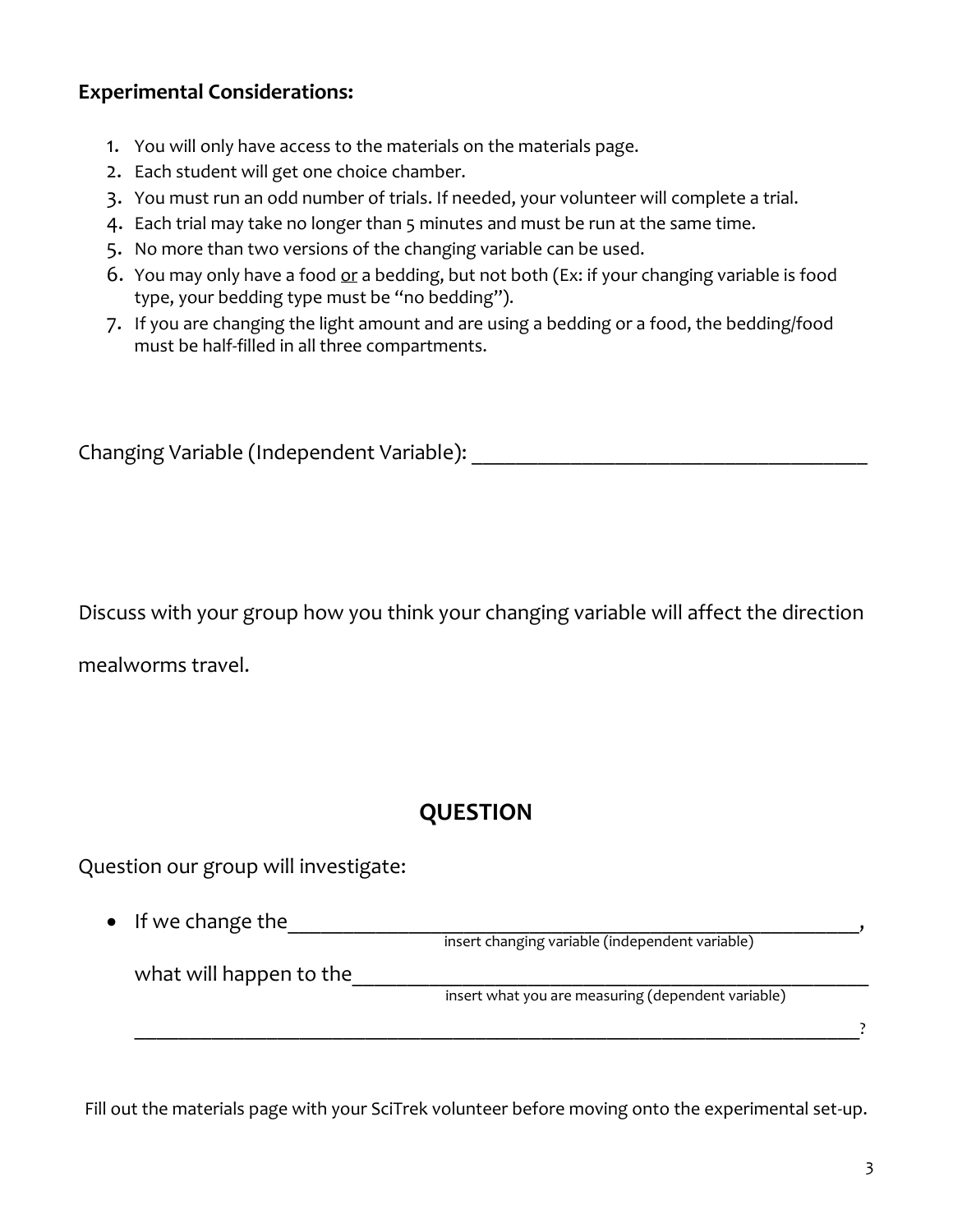## **EXPERIMENTAL SET-UP**

Write your changing variable (Ex: food type) and the values (Ex: cookies) you will use in the compartments.

| <b>Changing Variable:</b> | and |
|---------------------------|-----|
|                           |     |

**Controls** (variables you will hold constant)**:**

Write your controls and the values you will use in all your trials (control/value, Ex: insect type/mealworm).

| Insect Type | Mealworm |  |
|-------------|----------|--|
|             |          |  |
|             |          |  |

Write what you will put in each compartment of the container at the start of the experiment.

#### **Prediction:**

changing variable

I predict the **I** predict the **I** predict the mealworms will travel to is

\_\_\_\_\_\_\_\_\_\_\_\_\_\_\_\_\_\_\_\_\_\_\_\_\_\_\_\_\_\_\_\_. value of changing variable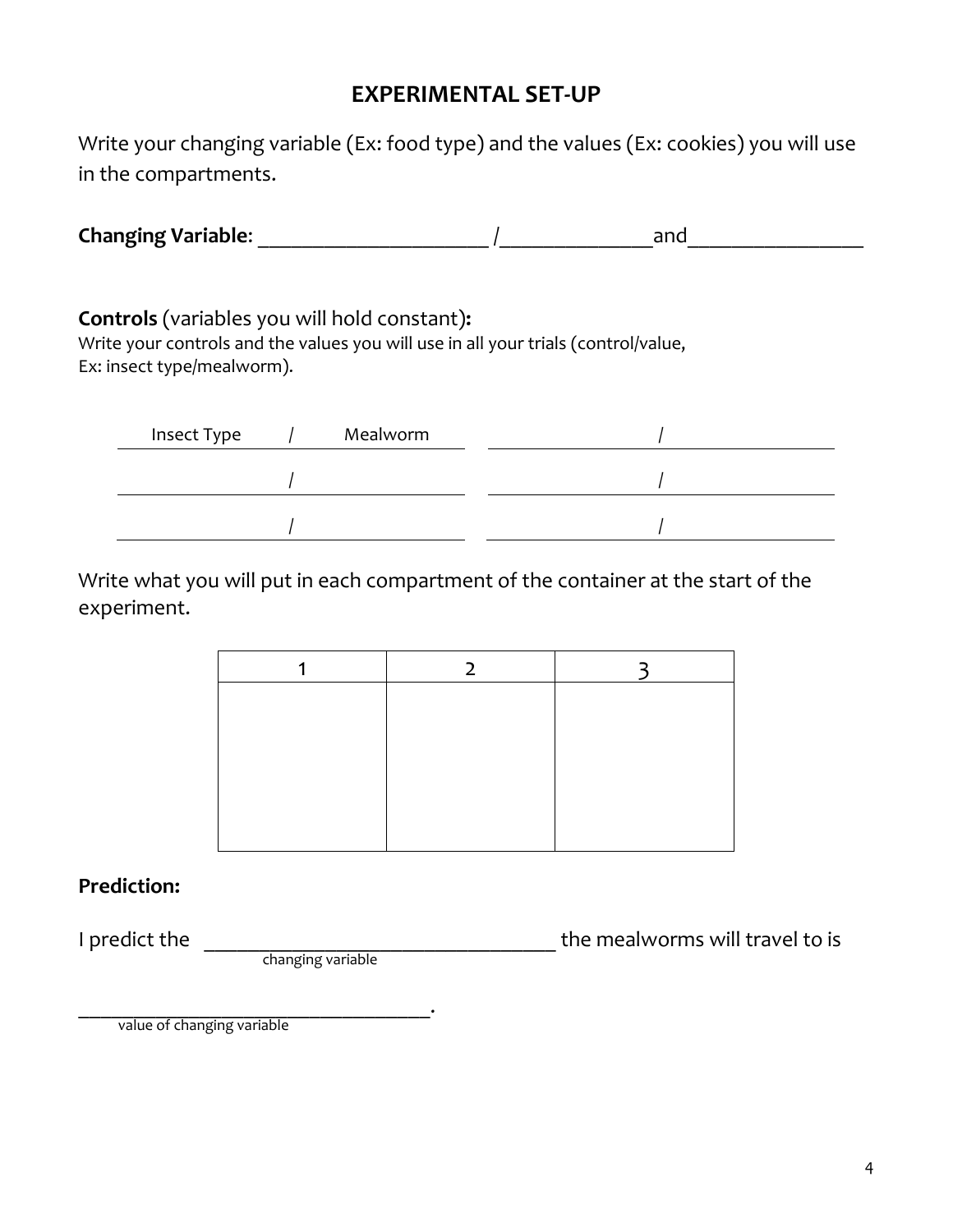## **TECHNIQUE** *Median*

When running multiple trials in an experiment it is necessary to find one number to represent all of the data. The middle number, also known as the median number, is sometimes used to represent all the data. To find the median, first place all of the numbers from each trial in increasing order, second circle the middle number.

| <b>Bedding:</b>   | <b>Final</b><br><b>Number of Mealworm:</b><br>(In Increasing Order) | <b>Median:</b> |
|-------------------|---------------------------------------------------------------------|----------------|
| Sand              | 3, 2, 5                                                             |                |
| Rocks             | 3, 5, 2, 5, 4                                                       |                |
| Grass             | 15, 19, 17                                                          |                |
| Dirt              | 13, 10, 11, 17, 13                                                  |                |
| <b>Wood Chips</b> | 12, 9, 10, 10, 11                                                   |                |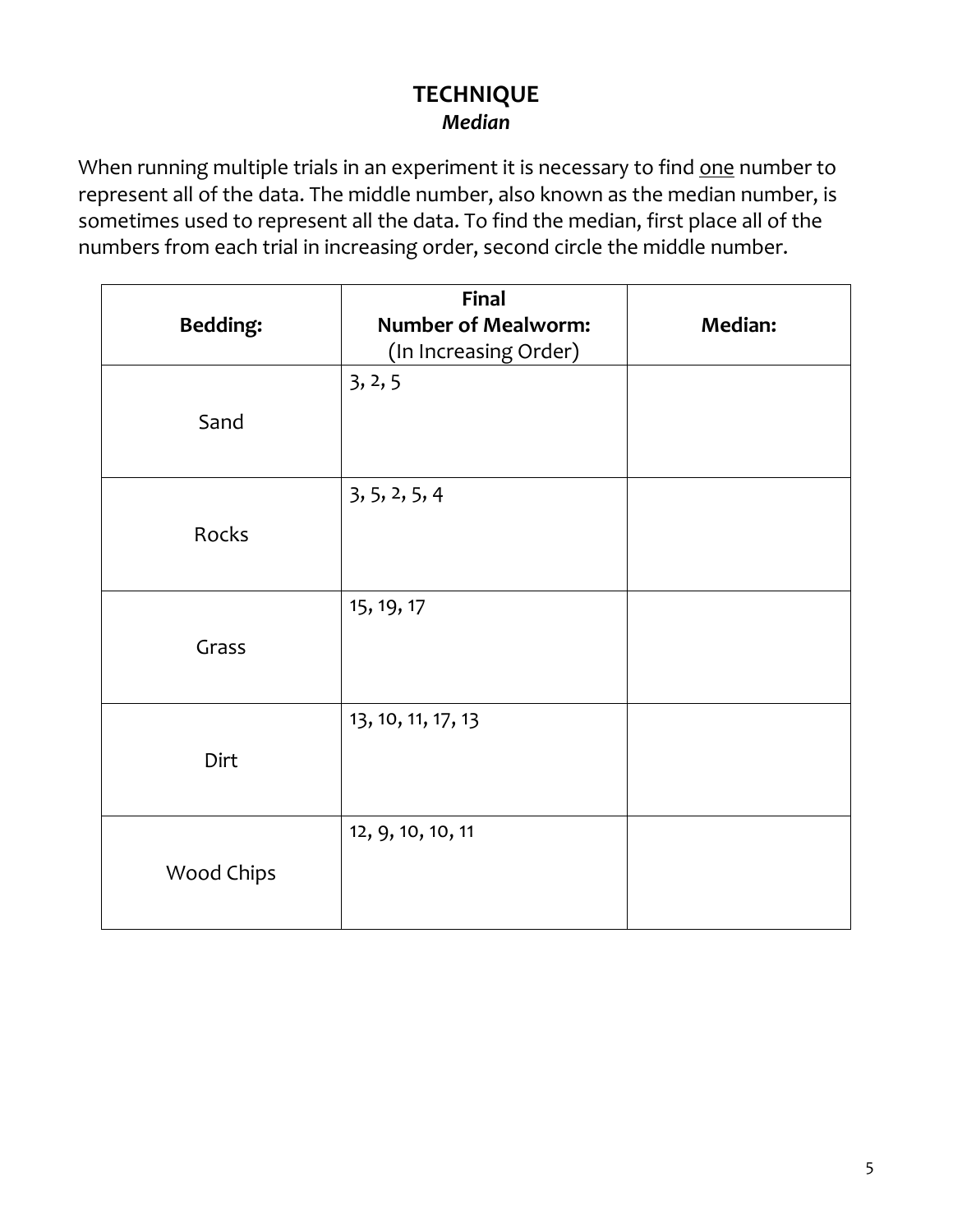## **PROCEDURE**

| $5.$ $\overline{\phantom{a}}$                                              |
|----------------------------------------------------------------------------|
|                                                                            |
|                                                                            |
|                                                                            |
|                                                                            |
|                                                                            |
|                                                                            |
| $\begin{array}{c}\n6. \quad \textcolor{blue}{\textbf{5.333}}\n\end{array}$ |
|                                                                            |
|                                                                            |
|                                                                            |
|                                                                            |
|                                                                            |
|                                                                            |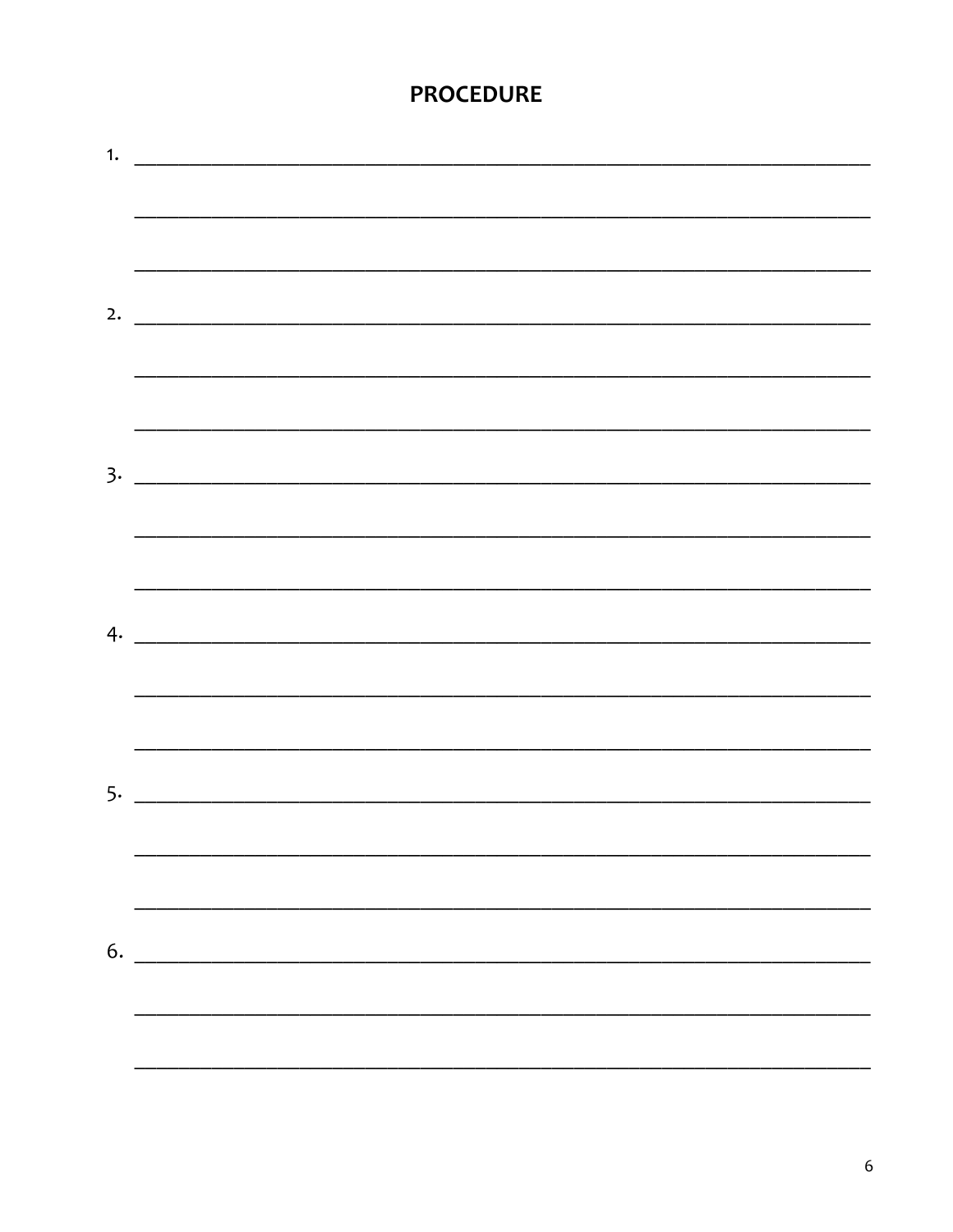# **RESULTS**

## *Table*

Fill out the table for each of your compartments in your container. For the variables that remain constant, write the value in compartment 1 and then draw an arrow through each box to indicate the variable is a control.

|                                           | <b>Variables</b>                                         | <b>Compartment 1</b> | Compartment 2 | Compartment 3 |
|-------------------------------------------|----------------------------------------------------------|----------------------|---------------|---------------|
|                                           | Insect Type:                                             | <b>Mealworm</b>      |               |               |
|                                           | Time:                                                    |                      |               |               |
|                                           | Food Type:                                               |                      |               |               |
|                                           | <b>Bedding Type:</b>                                     |                      |               |               |
|                                           | Light Amount:                                            |                      |               |               |
| Container Type:                           |                                                          |                      |               |               |
| <b>Data</b>                               |                                                          | Compartment 1        | Compartment 2 | Compartment 3 |
|                                           | Initial Number of<br>Mealworms:                          |                      |               |               |
|                                           |                                                          |                      |               |               |
|                                           |                                                          |                      |               |               |
| asurements:                               | Final Number of<br>Mealworms:                            |                      |               |               |
|                                           |                                                          |                      |               |               |
| $\stackrel{\scriptscriptstyle\circ}{\ge}$ |                                                          |                      |               |               |
|                                           | Put Final Number of<br>Mealworms in<br>Increasing Order: |                      |               |               |
|                                           | Median:                                                  |                      |               |               |

The independent variable is the changing variable and the dependent variables are the final measurements.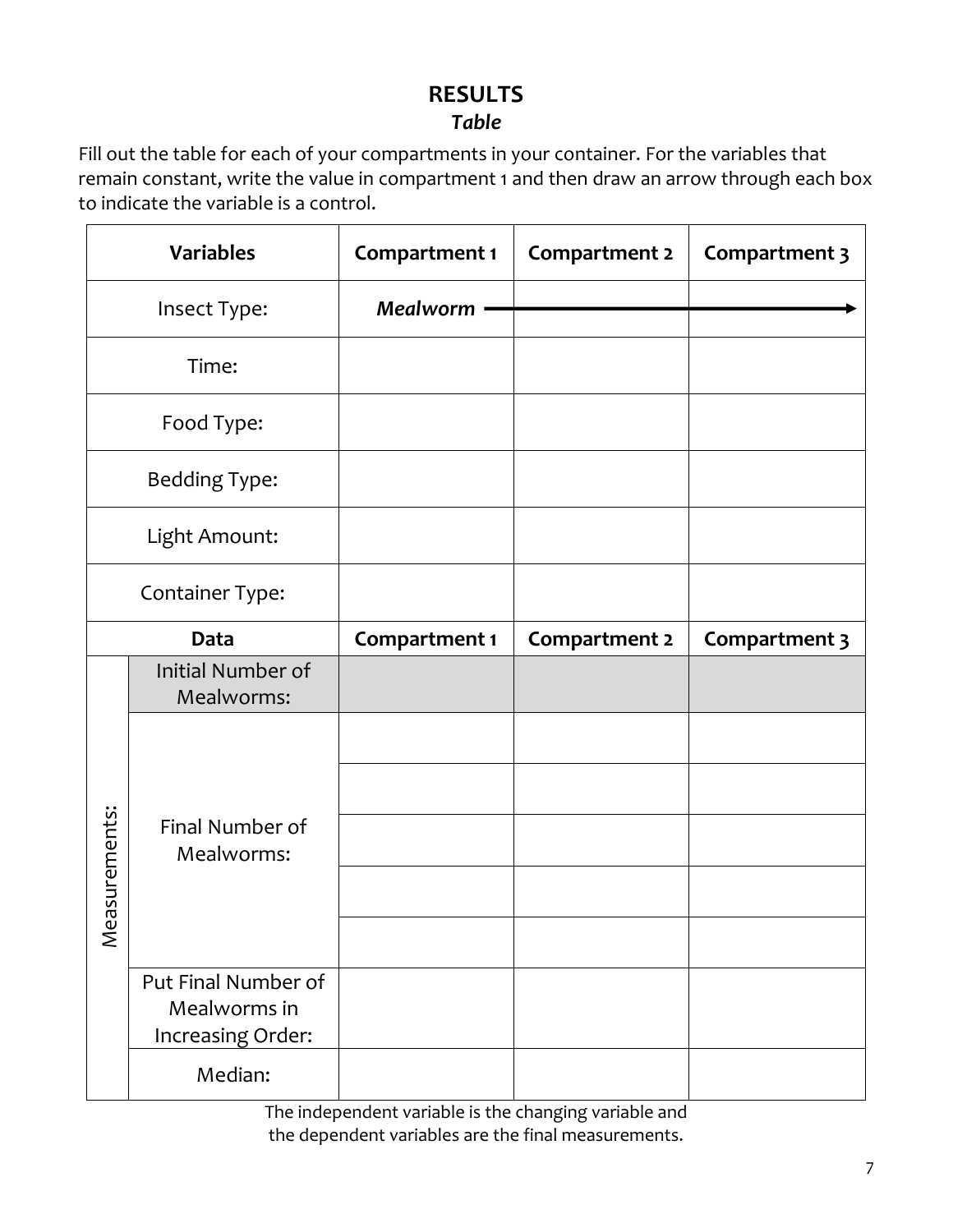**RESULTS Graph and Summary** 

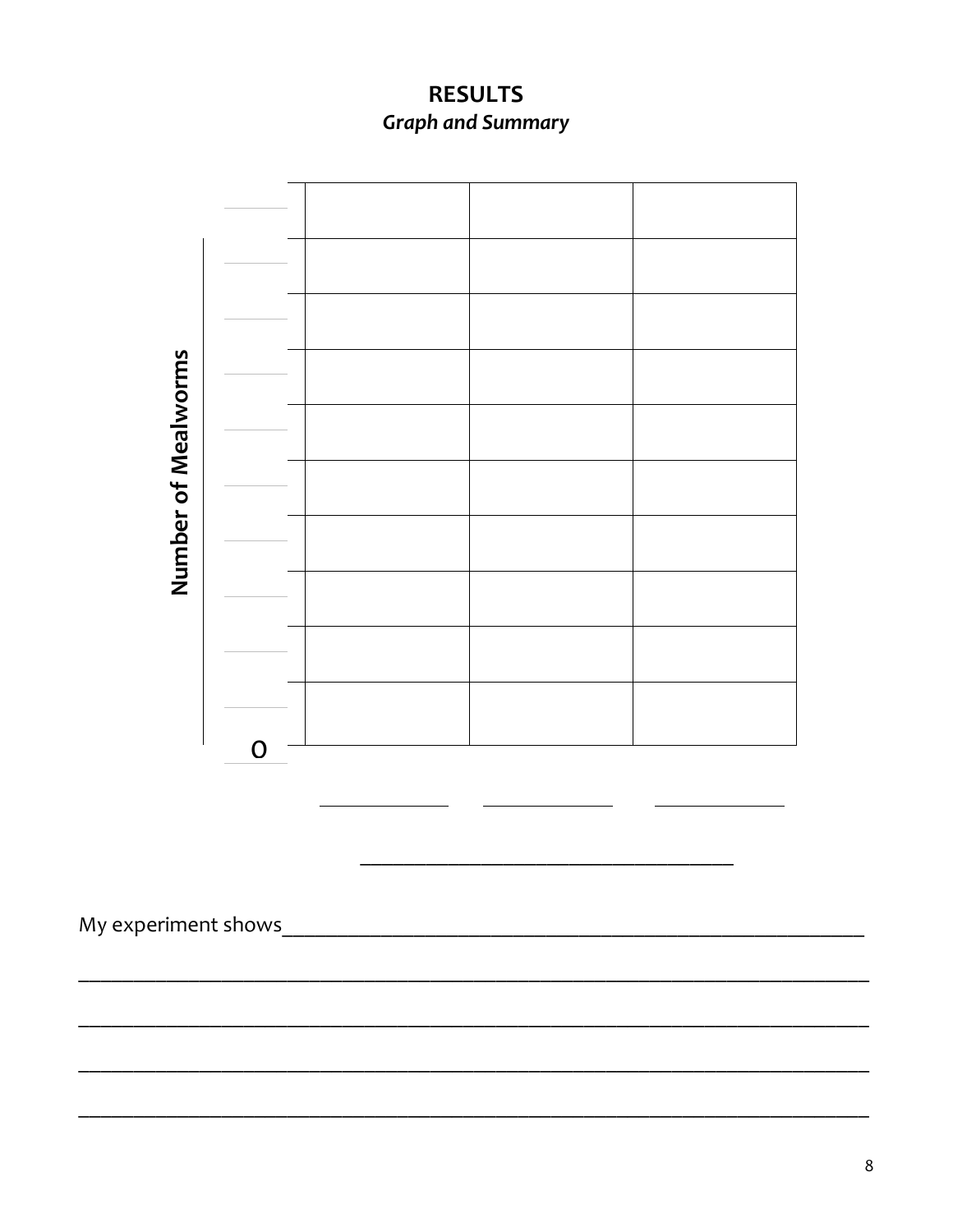# **TIE TO STANDARDS**

\_\_\_\_\_\_\_\_\_\_\_\_\_\_\_\_\_\_\_\_\_\_\_\_\_\_\_\_\_\_\_\_\_\_\_\_\_\_\_\_\_\_\_\_\_\_\_\_\_\_\_\_\_\_\_\_\_\_\_\_\_\_\_\_\_\_\_\_\_\_\_\_

\_\_\_\_\_\_\_\_\_\_\_\_\_\_\_\_\_\_\_\_\_\_\_\_\_\_\_\_\_\_\_\_\_\_\_\_\_\_\_\_\_\_\_\_\_\_\_\_\_\_\_\_\_\_\_\_\_\_\_\_\_\_\_\_\_\_\_\_\_\_\_\_

**1.** From the class experiments, write 2 factors you would expect to find in a mealworm's ideal habitat.



- **2.** What would happen if the climate changed where the mealworms lived?
- **3.** Overall, what are the three things that species can do when the environment changes?

a.\_\_\_\_\_\_\_\_\_\_\_\_\_ b.\_\_\_\_\_\_\_\_\_\_\_\_\_ c.\_\_\_\_\_\_\_\_\_\_\_\_\_\_

 $\mathcal{L}_\text{max}$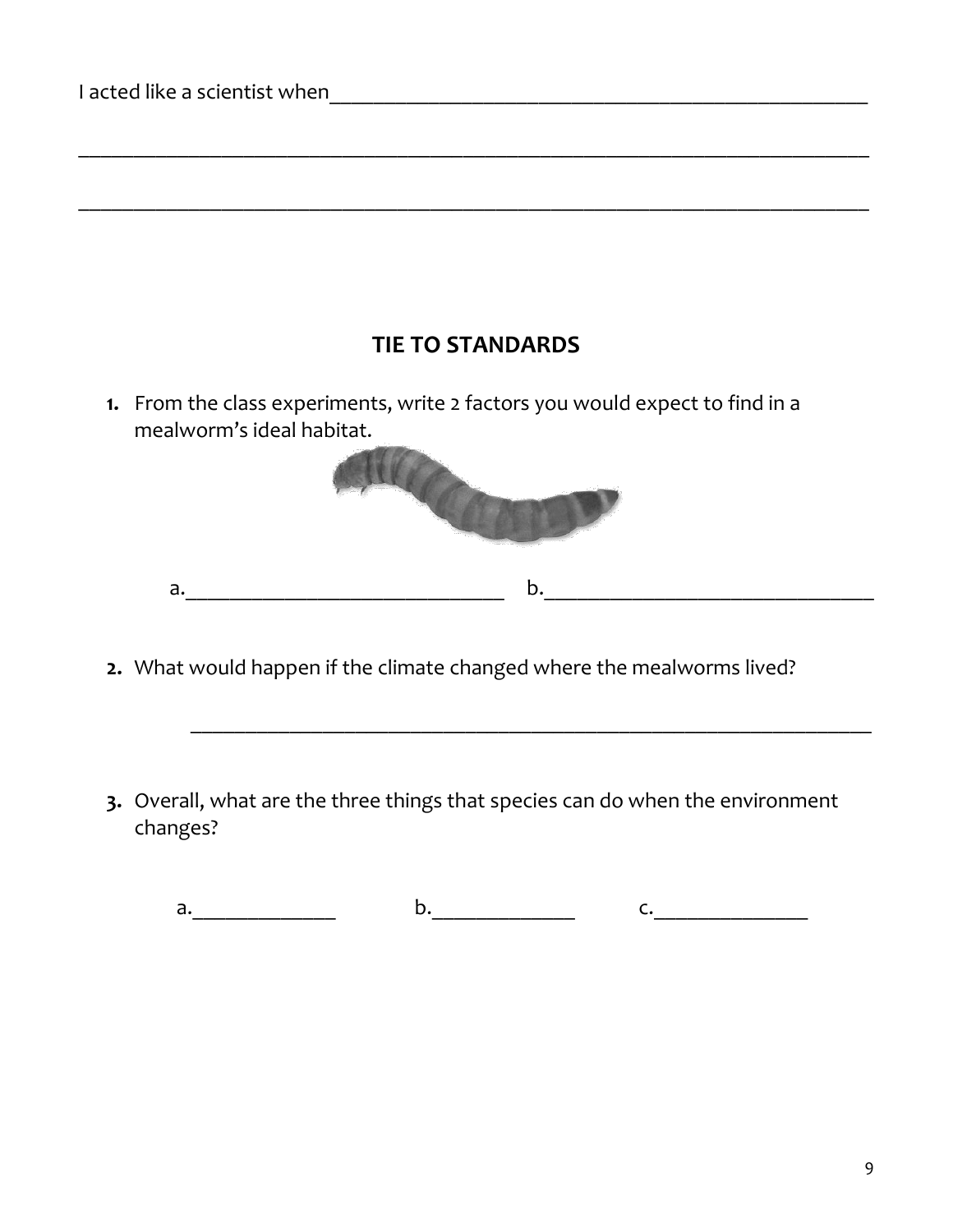**4. PANDA** 



a. What were the environmental changes that caused the panda's habitat to decrease?

b. What type of changes were these? POSITIVE NEGATIVE

 $\frac{1}{2}$  ,  $\frac{1}{2}$  ,  $\frac{1}{2}$  ,  $\frac{1}{2}$  ,  $\frac{1}{2}$  ,  $\frac{1}{2}$  ,  $\frac{1}{2}$  ,  $\frac{1}{2}$  ,  $\frac{1}{2}$  ,  $\frac{1}{2}$  ,  $\frac{1}{2}$  ,  $\frac{1}{2}$  ,  $\frac{1}{2}$  ,  $\frac{1}{2}$  ,  $\frac{1}{2}$  ,  $\frac{1}{2}$  ,  $\frac{1}{2}$  ,  $\frac{1}{2}$  ,  $\frac{1$ 

- c. What was the response of the pandas to this environmental change?
- d. Can this response occur within a panda's lifetime? The State State State State State State State State State S
- **5. LOCUST**



- b. What type of changes were these? POSITIVE NEGATIVE c. What was the response of the locusts to this environmental change? \_\_\_\_\_\_\_\_\_\_ d. Can this response occur within a locust's lifetime? The State State State State State State State State State State State State State State State State State State State State State State State State State State State S
- **6.**
- a. What is it called when animals only move temporarily to another location?

b. What is an example of an animal that does this? \_\_\_\_\_\_\_\_\_\_\_\_\_\_\_\_\_\_\_\_\_\_\_\_\_\_\_\_\_ c. What are possible reasons animals may do this? \_\_\_\_\_\_\_\_\_\_\_\_\_\_\_\_\_\_\_\_\_\_\_\_\_\_\_\_\_\_ \_\_\_\_\_\_\_\_\_\_\_\_\_\_\_\_\_\_\_\_\_\_\_\_\_\_\_\_\_\_\_\_ \_\_\_\_\_\_\_\_\_\_\_\_\_\_\_\_\_\_\_\_\_\_\_\_\_\_\_\_\_\_\_\_ d. What is the response of migrating animals to environmental changes?

\_\_\_\_\_\_\_\_\_\_\_\_\_\_\_\_\_\_\_\_\_\_\_\_\_\_\_\_\_\_\_\_\_\_\_\_\_\_\_\_\_\_\_\_\_\_\_\_\_\_\_\_\_\_\_\_\_\_\_\_\_\_\_\_\_\_

e. Can this response occur within an animal's lifetime? YES NO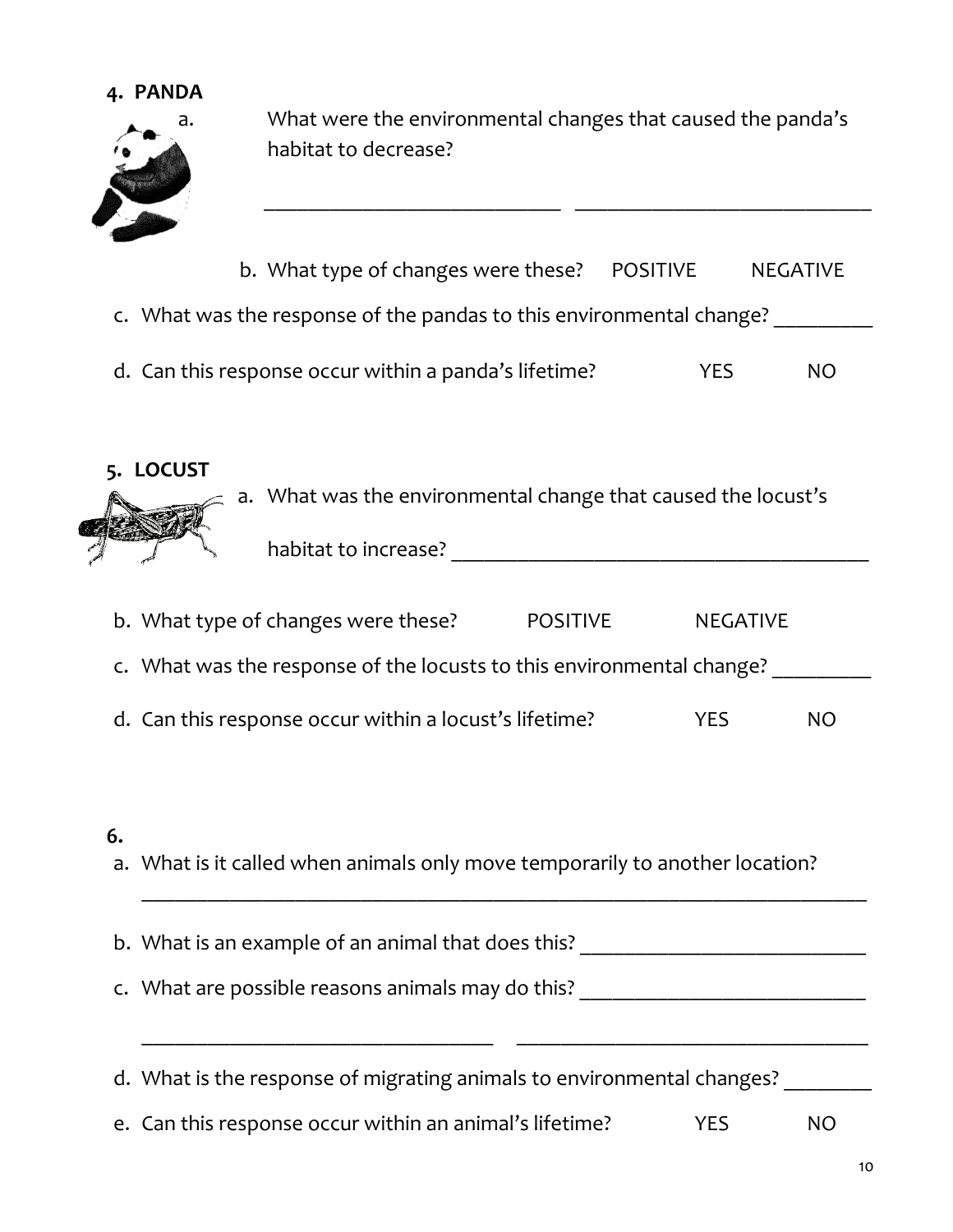

a. What does burning fat provide for an animal? \_\_\_\_\_\_\_\_\_\_\_\_\_\_\_\_\_\_\_\_\_\_\_\_\_\_\_\_\_\_\_\_

b. This can be used by the animal as a substitution for

| $\sum_{i=1}^n$ | and                                                                     |            |    |
|----------------|-------------------------------------------------------------------------|------------|----|
|                | c. Would it be a problem if a camel stored fat all over its body?       | <b>YES</b> | NO |
|                | d. What is stored in a camel's hump?                                    |            |    |
|                | e. What was the response of the camels to the environmental conditions? |            |    |
|                | f. Can this response occur within a camel's lifetime?                   | YFS        | NO |

#### **8. GIRAFFE**

a. List two other animals that live in this environment. 321277

|                                                                           |                                                         | and |     |     |  |  |  |
|---------------------------------------------------------------------------|---------------------------------------------------------|-----|-----|-----|--|--|--|
|                                                                           | b. What do the animals listed above eat?                |     |     |     |  |  |  |
|                                                                           | c. Is there competition for this food source?           | YES | NO. |     |  |  |  |
|                                                                           | d. What other type of food might giraffes eat?          |     |     |     |  |  |  |
| e. What was the response of the giraffes to the environmental conditions? |                                                         |     |     |     |  |  |  |
|                                                                           | f. Can this response occur within a giraffe's lifetime? |     | YFS | NO. |  |  |  |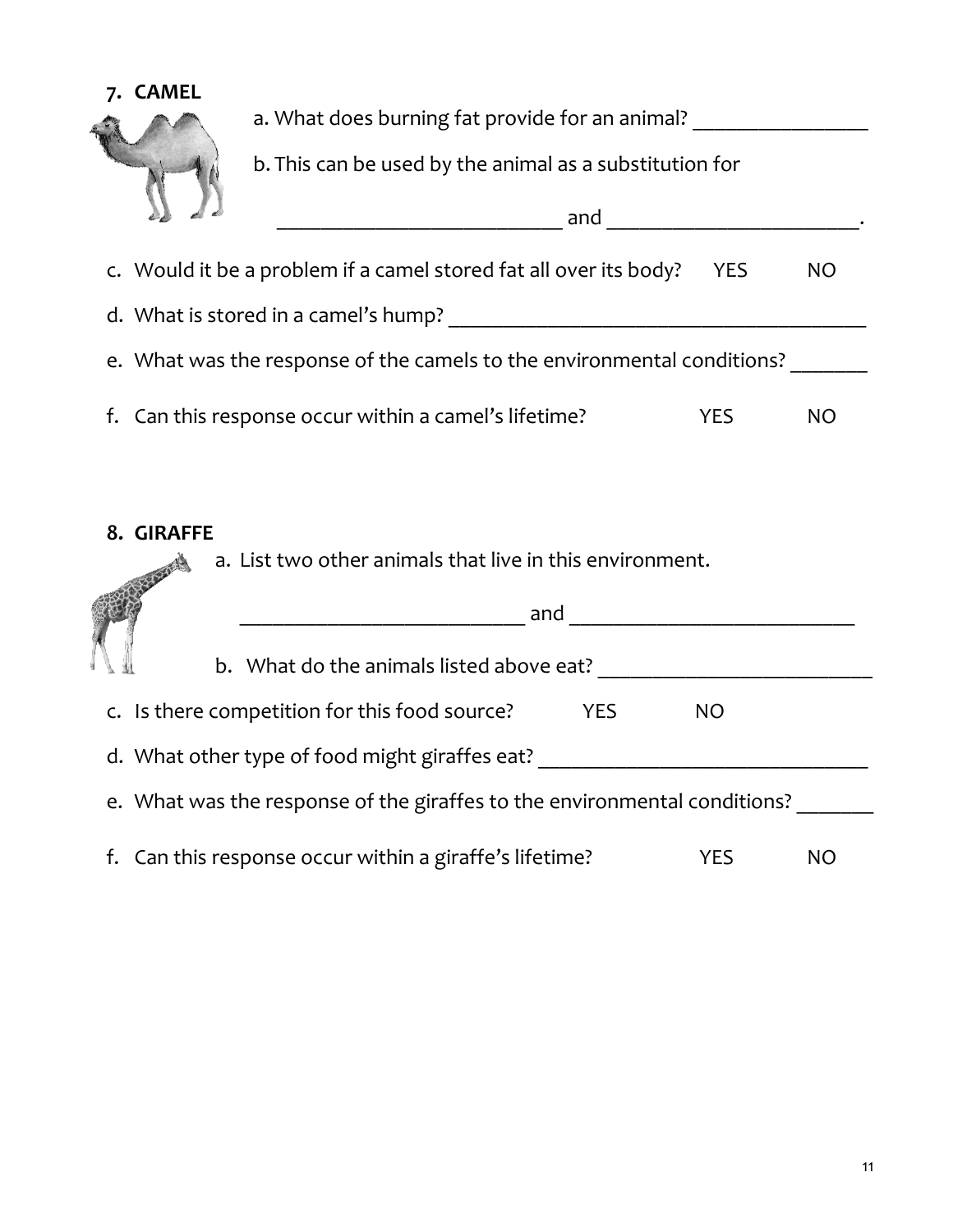#### **9. SABER-TOOTHED CAT**



a. What adaptation did the saber-toothed cat have to live in its

environment? \_\_\_\_\_\_\_\_\_\_\_\_\_\_\_\_\_\_\_\_\_\_\_\_\_\_\_\_\_\_\_\_\_\_\_\_\_\_

b. What did they eat? \_\_\_\_\_\_\_\_\_\_\_\_\_\_\_\_\_\_\_\_\_\_\_\_\_\_\_\_\_\_\_\_\_\_

- c. What kept the saber-toothed cat from catching smaller prey? \_\_\_\_\_\_\_\_\_\_\_\_\_\_\_\_\_
- d. What was the response of the saber-toothed cats to environmental changes?

e. Could this response occur within a saber-toothed cat's lifetime? YES NO

\_\_\_\_\_\_\_\_\_\_\_\_\_\_\_\_\_\_\_\_\_\_\_\_\_\_\_\_\_\_\_\_\_\_\_\_\_\_\_\_\_\_\_\_\_\_\_\_\_\_\_\_\_\_\_\_\_\_\_\_\_\_\_\_\_\_\_

#### **10. LITTLE SWAN ISLAND HUTIA**

|                                                              |                                                      | a. Where did the hutia live? |                                                                          |            |               |  |  |  |  |
|--------------------------------------------------------------|------------------------------------------------------|------------------------------|--------------------------------------------------------------------------|------------|---------------|--|--|--|--|
|                                                              | b. The two environmental changes to the island were: |                              |                                                                          |            |               |  |  |  |  |
|                                                              |                                                      |                              |                                                                          |            |               |  |  |  |  |
|                                                              |                                                      |                              |                                                                          |            | and must      |  |  |  |  |
|                                                              |                                                      |                              |                                                                          |            | of a species. |  |  |  |  |
|                                                              |                                                      |                              | d. Are large or small habitat ranges beneficial for survival of species? |            |               |  |  |  |  |
|                                                              |                                                      | LARGE                        | <b>SMALL</b>                                                             |            |               |  |  |  |  |
|                                                              |                                                      |                              | e. What was the response of the hutias to environmental changes?         |            |               |  |  |  |  |
| f. Could this response occur within a hutia's lifetime?      |                                                      |                              |                                                                          | <b>YES</b> | <b>NO</b>     |  |  |  |  |
|                                                              |                                                      |                              |                                                                          |            |               |  |  |  |  |
| 11.<br>a. What is it called when an entire species dies off? |                                                      |                              |                                                                          |            |               |  |  |  |  |
|                                                              |                                                      |                              |                                                                          |            |               |  |  |  |  |

b. Does this usually occur over one generation? The YES NO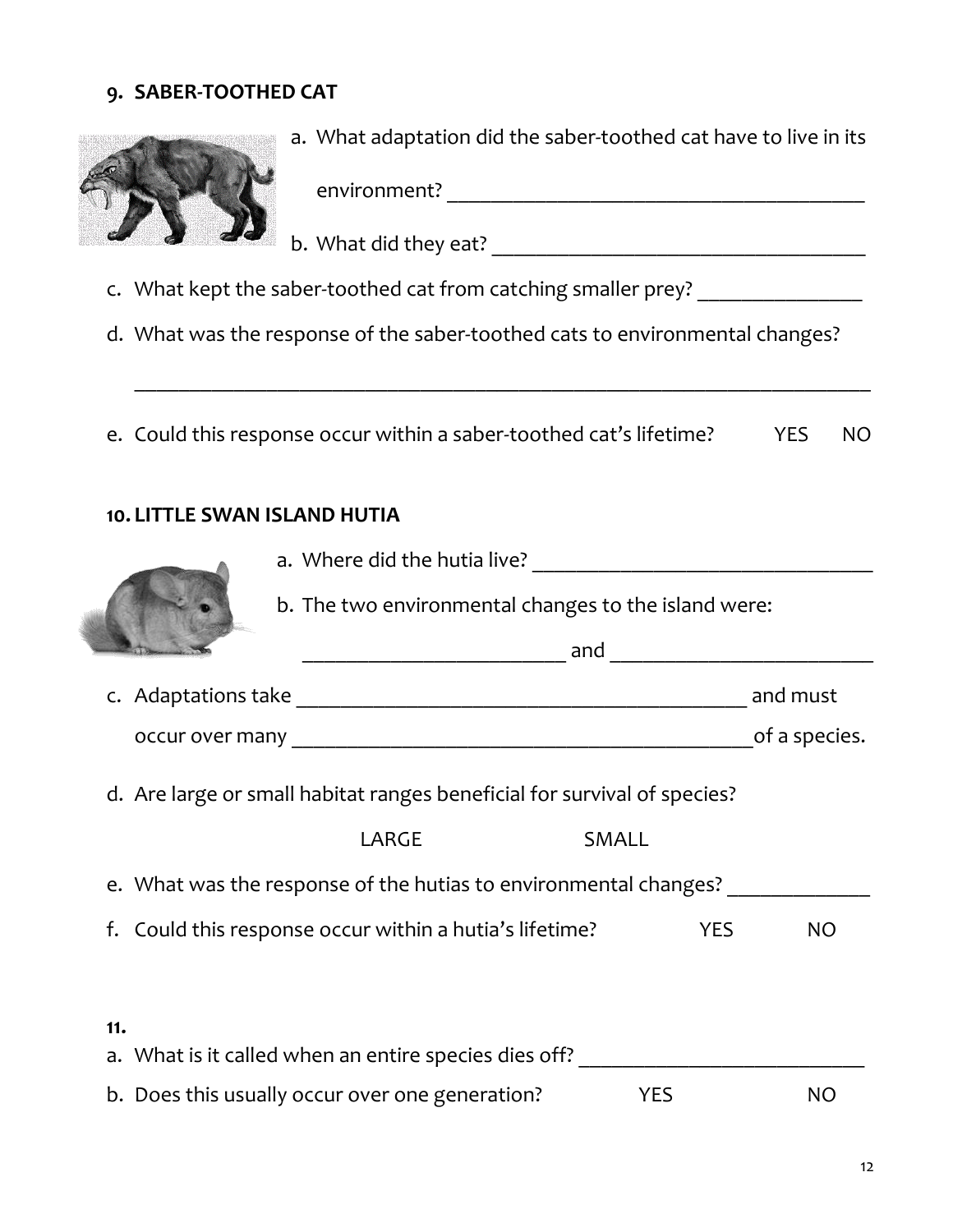## **EXTRA PRACTICE** *Questions*

Circle TESTABLE if the question can be tested by science. Circle NOT TESTABLE if the question cannot be tested by science. If the question is NOT TESTABLE change (revise) the question to be something that is testable.

| 1. | How many hours does a giraffe sleep in a Testable Not Testable<br>day?                                  |          |                       |
|----|---------------------------------------------------------------------------------------------------------|----------|-----------------------|
|    | Revision:                                                                                               |          |                       |
| 2. | How fast can Wonder Woman run?                                                                          |          | Testable Not Testable |
|    |                                                                                                         |          |                       |
| 3. | Is learning how to write in cursive<br>valuable?                                                        |          | Testable Not Testable |
|    |                                                                                                         |          |                       |
|    | 4. What is the total number of cups of<br>coffee that people in the United States<br>drink in one week? |          | Testable Not Testable |
|    |                                                                                                         |          |                       |
| 5. | Is soap easy to pour?                                                                                   |          | Testable Not Testable |
|    |                                                                                                         |          |                       |
| 6. | What species of animal has the thickest<br>fur?                                                         |          | Testable Not Testable |
|    | Revision:                                                                                               |          |                       |
| 7. | Do ants like sugar?                                                                                     | Testable | Not Testable          |
|    | Revision:                                                                                               |          |                       |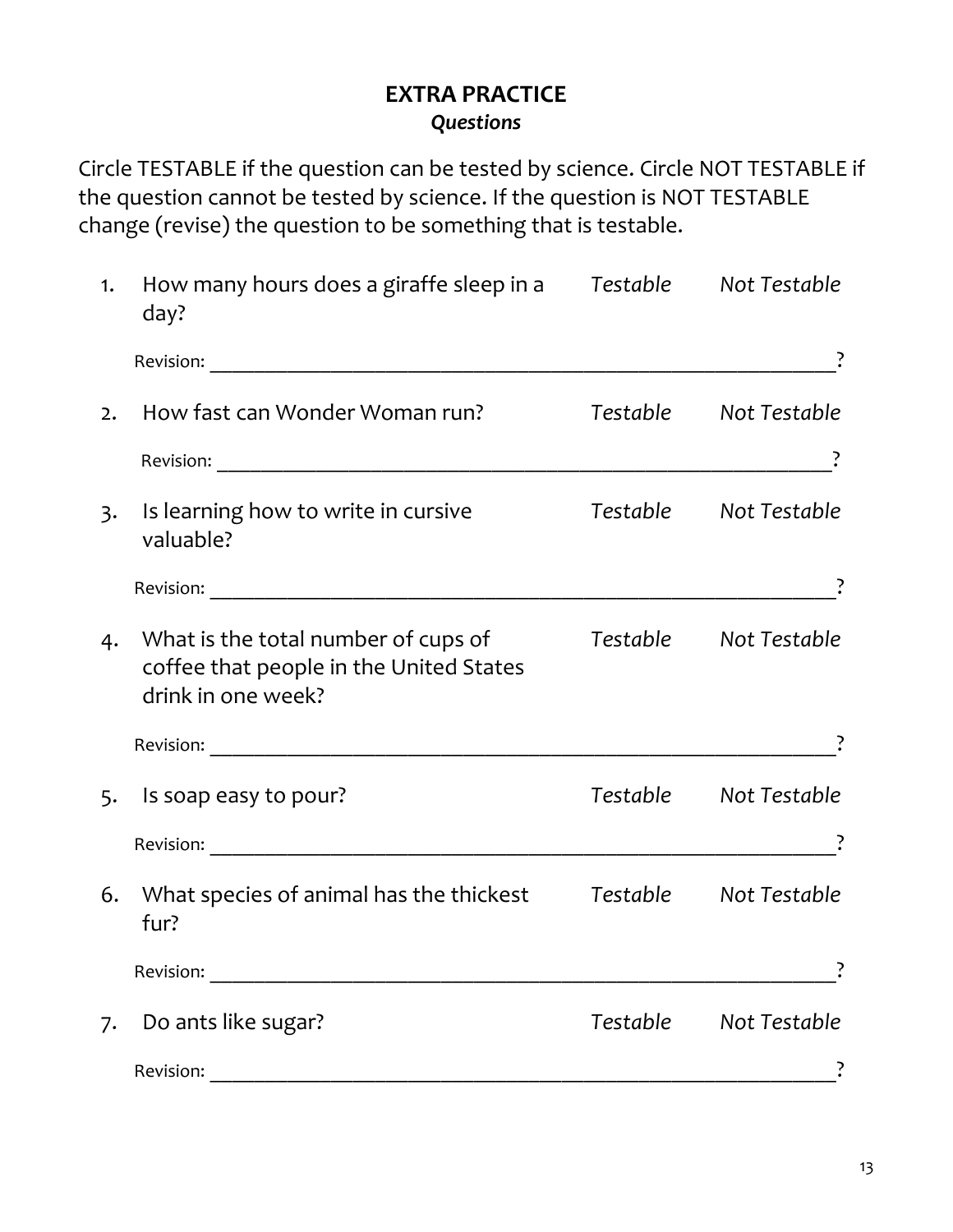## **WORD SEARCH**

| Τ            | Z              | B            | Ε             | H              | M            | G              | M             | H            | N             | Е            | T            | V            | C            | Н              | $\mathsf R$   |
|--------------|----------------|--------------|---------------|----------------|--------------|----------------|---------------|--------------|---------------|--------------|--------------|--------------|--------------|----------------|---------------|
| W            | E              | V            | E             | E              | A            | $\mathsf{R}$   | A             | V            | $\circ$       | Τ            | X            | $\bigcirc$   | $\mathsf{C}$ | $\mathsf{A}$   | E             |
| B            | $\overline{O}$ | $\mathsf{S}$ | D             | ${\mathsf D}$  | $\bigcirc$   | $\mathsf C$    | $\mathbf{I}$  | H            | L             | G            | M            | $\bigcirc$   | A            | B              | P             |
| M            | Q              | I            | Τ             | W              | D            | F              | $\cup$        | X            | Τ             | $\mathsf{P}$ | L            | $\mathsf{D}$ | F            | I              | ${\sf R}$     |
| P            | A              | Τ            | L.            | A              | V            | $\mathbf{I}$   | $\mathsf{P}$  | Y            | A             | G            | W            | $\mathsf{C}$ | $\mathsf{A}$ | T              | $\circ$       |
| N            | U              | A            | D             | $\mathbf{I}$   | B            | Y              | $\mathsf N$   | $\mathsf R$  | $\mathsf R$   | E            | Н            | C            | Y            | A              | ${\mathsf D}$ |
| M            | E              | N            | $\bigcirc$    | Q              | M            | $\mathsf{L}$   | $\top$        | $\mathsf C$  | G             | $\mathsf{S}$ | К            | $\bigcirc$   | $\mathsf{A}$ | T              | $\cup$        |
| M            | M              | $\circ$      | $\bigcirc$    | E              | F            | M              | E             | Y            | $\mathbbm{1}$ | T            | $\mathsf{P}$ | $\mathsf{A}$ | D            | $\mathsf{A}$   | $\mathsf{C}$  |
| Z            | J              | D            | F             | L              | E            | $\top$         | $\mathsf R$   | Q            | M             | $\circ$      | $\vee$       | $\top$       | $\mathsf{I}$ | L              | L             |
| W            | $\mathsf{S}$   | N            | Ε             | $\mathsf{N}$   | Τ            | $\mathsf{A}$   | Н             | $\mathbf{I}$ | U             | Q            | $\cup$       | К            | A            | Н              | B             |
| Z            | $\mathsf R$    | Q            | T             | $\sf K$        | D            | $\mathsf{C}$   | $\mathsf{C}$  | $\mathsf C$  | $\mathsf C$   | E            | F            | $\cup$       | Τ            | H              | T             |
| S            | P              | E            | $\mathsf C$   | $\mathsf{I}$   | E            | S              | ${\mathsf N}$ | $\mathsf E$  | $\mathbf{I}$  | E            | S            | $\mathsf{I}$ | $\mathsf R$  | Y              | L             |
| H            | Τ              | J            | Е             | S              | $\mathsf{I}$ | $\overline{G}$ | Y             | $\mathbf{I}$ | M             | L            | D            | T            | Y            | W              | $\mathbf{I}$  |
| D            | N              | F            | ${\mathsf D}$ | E              | X            | M              | E             | $\bigcup$    | Τ             | A            | M            | G            | I            | $\overline{O}$ | $\top$        |
| C            | L              | I            | Τ             | К              | E            | M              | Q             | F            | $\mathsf{C}$  | X            | $\mathsf{C}$ | U            | $\sf B$      | $\overline{O}$ | Y             |
| $\mathsf{N}$ | $\overline{O}$ | 1            | Τ             | $\overline{A}$ | $\vee$       | $\mathsf R$    | E             | S            | $\sf B$       | $\circ$      | E            | W            | R            | V              | N             |

| Adapt          | Habitat   | Move                     |
|----------------|-----------|--------------------------|
| <b>Bedding</b> | Light     | Observation              |
| Compartment    | Mealworm  | Reproducibility          |
| Extinction     | Median    | <b>Species</b>           |
| Food           | Migration | <b>Testable Question</b> |